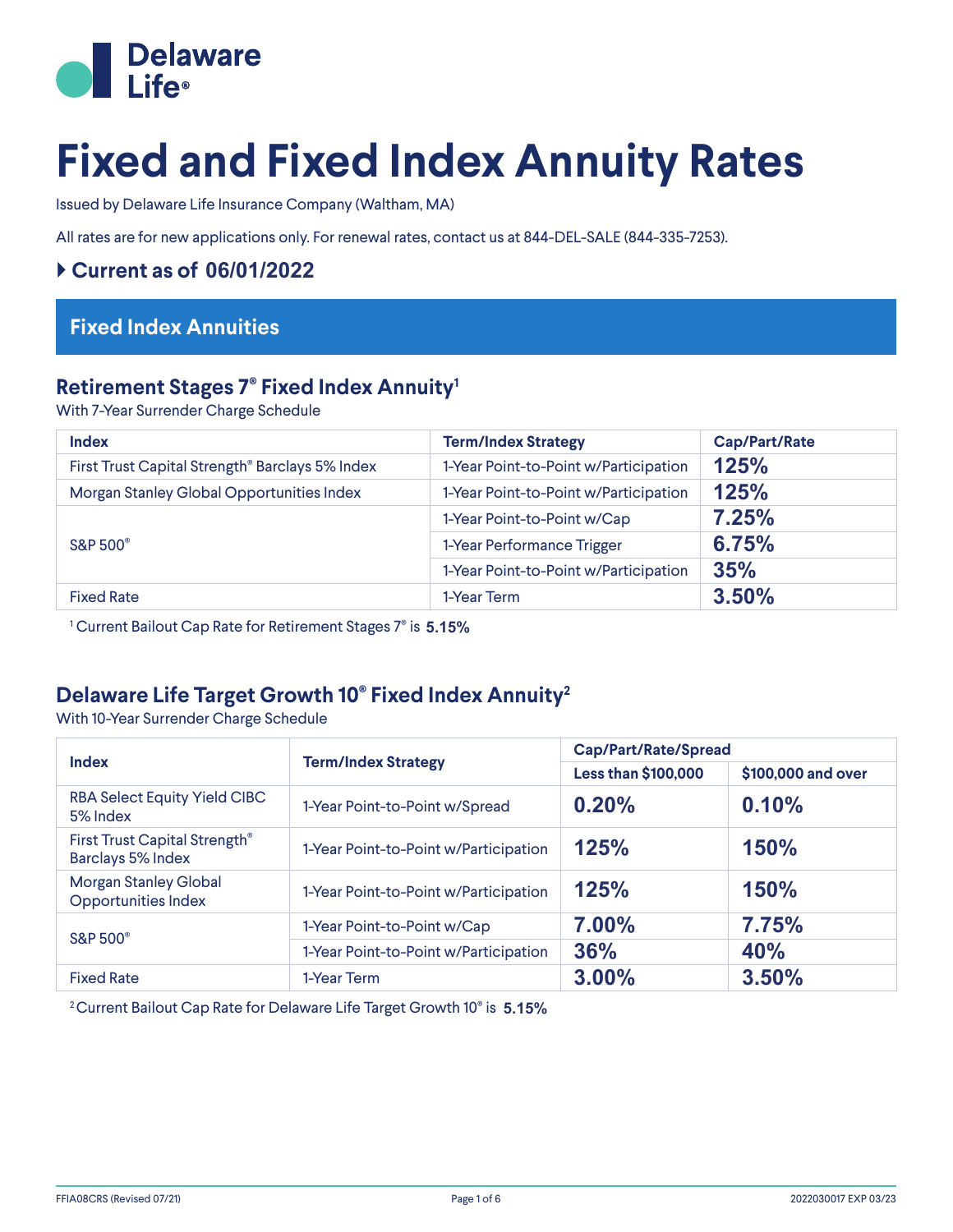# **Delaware Life Target Income 10® Fixed Index Annuity**

With 10-Year Surrender Charge Schedule

|                                                            |                                       |                        | <b>Cap/Part/Rate/Spread</b> |                        |
|------------------------------------------------------------|---------------------------------------|------------------------|-----------------------------|------------------------|
| <b>Index</b><br><b>Term/Index Strategy</b>                 |                                       | Less than<br>\$100,000 | \$100,000-<br>\$500,000     | More than<br>\$500,000 |
| <b>RBA Select Equity Yield CIBC</b><br>5% Index            | 1-Year Point-to-Point w/Spread        | 0.50%                  | 0.25%                       | 0.10%                  |
| First Trust Capital Strength®<br>Barclays 5% Index         | 1-Year Point-to-Point w/Participation | 90%                    | 100%                        | <b>110%</b>            |
| <b>Morgan Stanley Global</b><br><b>Opportunities Index</b> | 1-Year Point-to-Point w/Participation | 90%                    | 100%                        | 110%                   |
|                                                            | 1-Year Point-to-Point w/Cap           | 4.00%                  | 4.50%                       | 5.00%                  |
| <b>S&amp;P 500°</b>                                        | 1-Year Point-to-Point w/Participation | 25%                    | 27%                         | 30%                    |
| <b>Fixed Rate</b>                                          | 1-Year Term                           | 1.50%                  | 1.65%                       | 1.80%                  |

## **Retirement Chapters 10® Fixed Index Annuity**

With 10-Year Surrender Charge Schedule

| <b>Index</b>                                                     | <b>Term/Index Strategy</b>            | Cap/Part/Rate |
|------------------------------------------------------------------|---------------------------------------|---------------|
| First Trust Capital Strength® Barclays 5% Index                  | 1-Year Point-to-Point w/Participation | <b>110%</b>   |
| Momentum Asset Allocator 5.5% Volatility<br><b>Control Index</b> | 1-Year Point-to-Point w/Participation | 80%           |
|                                                                  | 2-Year Point-to-Point w/Participation | <b>100%</b>   |
| <b>S&amp;P 500</b> °                                             | 1-Year Point-to-Point w/Cap           | 5.00%         |
|                                                                  | 1-Year Point-to-Point w/Participation | 27%           |
| <b>Fixed Rate</b>                                                | 1-Year Term                           | 2.25%         |

### **Fixed Annuity**

#### **Pinnacle MYGA® Multi-Year Guarantee Annuity**

| <b>Guarantee Period</b> | Rate     |
|-------------------------|----------|
| 3-Year                  | $3.30\%$ |
| 5-Year                  | 3.70%    |
| 7-Year                  | 3.75%    |

Annuities are long-term financial vehicles designed for retirement purposes. These policies may not be available in all states, and product features vary by state. Surrender value will not be less than the minimum value required by your state. Retirement Stages 7<sup>®</sup>, Target Growth 10<sup>®</sup>, Retirement Chapters 10<sup>®</sup>, Delaware Life Target Income 10<sup>®</sup> and Pinnacle MYGA<sup>®</sup> have age eligibility requirements, minimum premium amounts, systematic withdrawal limits, and qualifying requirements for waiver of withdrawal and surrender charges. For more details, including limitations and exclusions, ask your financial professional or refer to the Retirement Stages 7®, Target Growth 10®, Retirement Chapters 10®, Delaware Life Target Income 10® and Pinnacle MYGA® product brochures.

 Delaware Life Insurance Company (Waltham, MA) is authorized to transact business in all states (except New York), the District of Columbia, Puerto Rico, and the U.S. Virgin Islands and is a member of Group One Thousand One, LLC ("Group1001").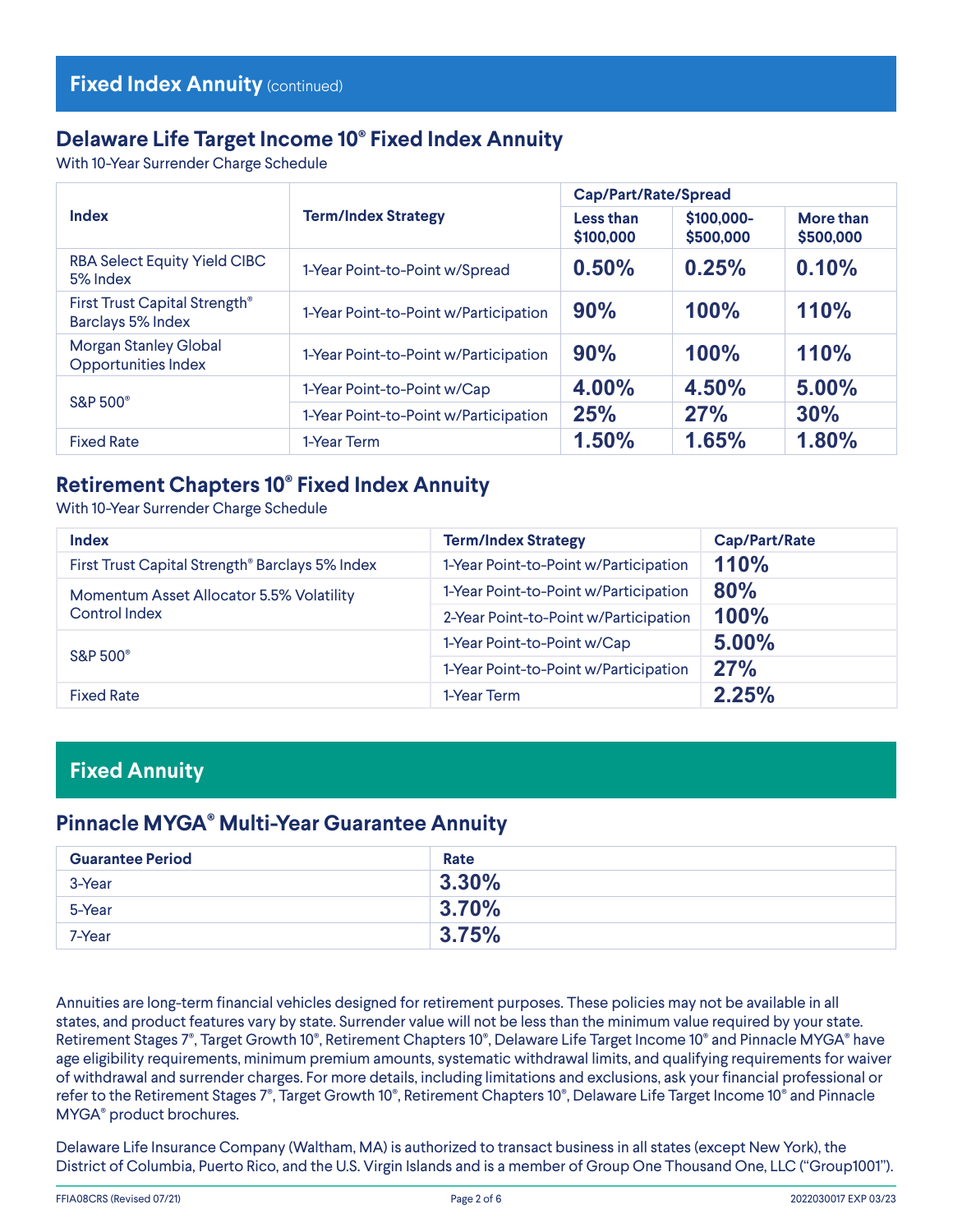The Standard and Poor's 500® ("S&P 500®") is a product of S&P Dow Jones Indices LLC or its affiliates ("SPDJI") and has been licensed for use by Delaware Life Insurance Company ("Delaware Life"). Standard & Poor's® and S&P® are registered trademarks of Standard & Poor's Financial Services LLC ("S&P"); Dow Jones<sup>®</sup> is a registered trademark of Dow Jones Trademark Holdings LLC ("Dow Jones"); and these trademarks have been licensed for use by SPDJI and sublicensed for certain purposes by Delaware Life. Retirement Stages 7®, Target Growth 10®, and Retirement Chapters 10® are not sponsored, endorsed, sold or promoted by SPDJI, Dow Jones, S&P, their respective affiliates and none of such parties make any representation regarding the advisability of investing in such product(s) nor do they have any liability for any errors, omissions, or interruptions of the S&P 500®.

This product is not sponsored, endorsed, sold, or promoted by Morgan Stanley or any of its affiliates. Neither Morgan Stanley nor any other party (including, without limitation, any calculation agents or data providers) makes any representation or warranty, express or implied, regarding the advisability of purchasing this product. The Morgan Stanley Global Opportunities Index (the "Index") is the exclusive property of Morgan Stanley. Morgan Stanley and the Index are service marks of Morgan Stanley and have been licensed for use for certain purposes Delaware Life Insurance Company. Morgan Stanley will not have any obligation or liability to owners of this product in connection with the administration or marketing of this product, and neither Morgan Stanley nor any other party guarantees the accuracy and/or the completeness of the Index or any data included therein. Morgan Stanley and its affiliates may engage in transactions involving components of the Index for their proprietary accounts and/or for accounts of their clients, which may affect the value of such components and the level of the Index.

No purchaser, seller, or holder of this security, or any other person or entity, should use or refer to any Morgan Stanley trade name, trademark, or service mark to sponsor, endorse, market, or promote this product without first contacting Morgan Stanley to determine whether Morgan Stanley's permission is required. Under no circumstances may any person or entity claim any affiliation with Morgan Stanley without the prior written permission of Morgan Stanley.

Delaware Life Fixed Index Annuities (the "Products") are not sponsored, endorsed, managed, sold or promoted by Deutsche Bank AG (DB AG) or any subsidiary or affiliate of DB AG. The Deutsche Bank Indexes are the exclusive property of DB AG. "Deutsche Bank" is a proprietary mark of DB AG and its affiliates that has been licensed for certain uses and purposes to Delaware Life Insurance Company (DLIC). Neither DB AG nor any affiliate of DB AG, nor any other party involved in, or related to, making or compiling the Deutsche Bank Indexes: • Is acting in a fiduciary or product management capacity or providing any endorsement of the Products or investment advice of any kind; • Has any obligation to take the needs of DLIC, the sponsor of the Products, or its clients into consideration in determining, composing or calculating the Deutsche Bank Indexes; • Is responsible for or has participated in the determination of the timing of, prices at, quantities or valuation of the Products; • WARRANTS OR GUARANTEES THE ACCURACY AND/OR THE COMPLETENESS OF THE DEUTSCHE BANK INDEXES OR ANY DATA INCLUDED THEREIN AND SHALL HAVE NO LIABILITY FOR ANY ERRORS, OMISSIONS, OR INTERRUPTIONS THEREIN OR THE ADMINISTRATION, MARKETING OR TRADING OF THE PRODUCTS. The Momentum Asset Allocator 5.5% Volatility Control Index is calculated on an excess return basis reflecting the weighted performance of the Index constituents in excess of the performance of the Deutsche Bank Momentum Money Market Index. In addition, the Index also reflects the daily deduction of a 0.25% per annum fee. Please see the Disclosure Statements and Annuity Illustrations for more information about the Deutsche Bank Indexes and the Products. Obligations to make payments under the Products are solely the obligation of Delaware Life Insurance Company and are not the responsibility of DB AG. The selection of one or more of the Deutsche Bank Indexes as a crediting option under the Products does not obligate Delaware Life Insurance Company or DB AG to invest annuity payments in the components of any of the Deutsche Bank Indexes.

Neither Barclays Bank PLC ("BB PLC") nor any of its affiliates (collectively 'Barclays') is the issuer or producer of Retirement Stages 7®, Delaware Life Target Growth 10®, Target Income 10®, and Retirement Chapters 10® fixed index annuities and Barclays has no responsibilities, obligations or duties to investors in Retirement Stages 7®, Delaware Life Target Growth 10®, Target Income 10®, and Retirement Chapters 10®. The First Trust Capital Strength Barclays 5% Index (the 'Index'), together with any Barclays indices that are components of the Index, is a trademark owned by Barclays and, together with any component indices and index data, is licensed for use by Delaware Life Insurance Company as the issuer or producer of Retirement Stages 7®, Delaware Life Target Growth 10®, Target Income 10®, and Retirement Chapters 10® fixed index annuities (the 'Issuer').

Barclays' only relationship with the Issuer in respect of the Index is the licensing of the Index, which is administered, compiled and published by BB PLC in its role as the index sponsor (the 'Index Sponsor') without regard to the Issuer or the Retirement Stages 7®, Delaware Life Target Growth 10®, Target Income 10®, and Retirement Chapters 10® or investors in the Retirement Stages 7®, Delaware Life Target Growth 10®, Target Income 10®, and Retirement Chapters 10®. Additionally, Delaware Life Insurance Company as issuer or producer of Retirement Stages 7®, Delaware Life Target Growth 10®, Target Income 10®, and Retirement Chapters 10® may for itself execute transaction(s) with Barclays in or relating to the Index in connection with Retirement Stages 7®, Delaware Life Target Growth 10®, Target Income 10®, and Retirement Chapters 10®. Investors acquire Retirement Stages 7®, Delaware Life Target Growth 10®, Target Income 10®, and Retirement Chapters 10® from Delaware Life Insurance Company and investors neither acquire any interest in the Index nor enter into any relationship of any kind whatsoever with Barclays upon making an investment in Retirement Stages 7®, Delaware Life Target Growth 10®, Target Income 10®, and Retirement Chapters 10®. The Retirement Stages 7®, Delaware Life Target Growth 10®, Target Income 10®, and Retirement Chapters 10® is not sponsored, endorsed, sold or promoted by Barclays and Barclays makes no representation regarding the advisability of the Retirement Stages 7®, Delaware Life Target Growth 10®, Target Income 10®, and Retirement Chapters 10® or use of the Index or any data included therein. Barclays shall not be liable in any way to the Issuer, investors or to other third parties in respect of the use or accuracy of the Index or any data included therein.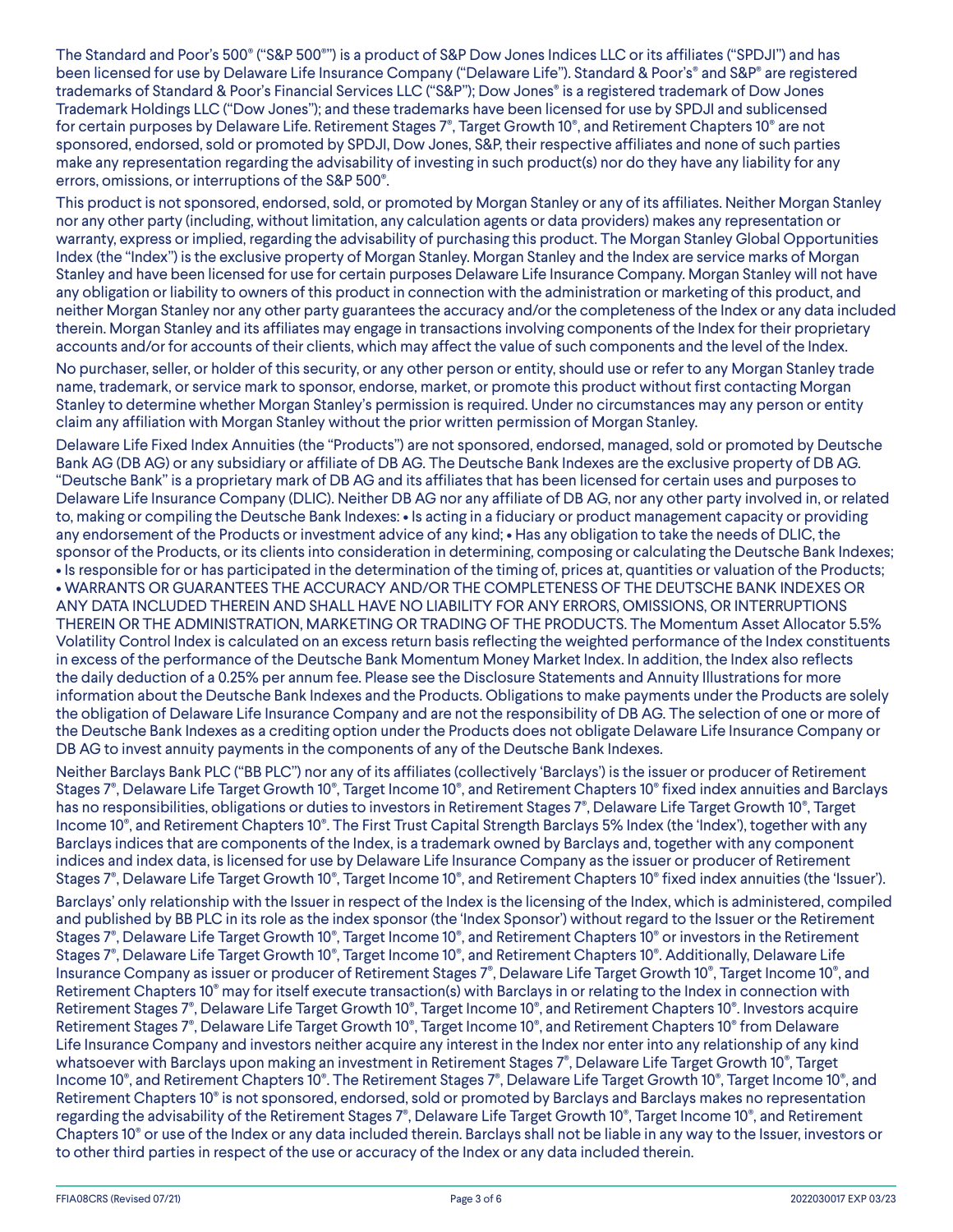Barclays Index Administration ("BINDA"), a distinct function within BB PLC, is responsible for day-to-day governance of BB PLC's activities as Index Sponsor.

To protect the integrity of Barclays' indices, BB PLC has in place a control framework designed to identify and remove and/or mitigate (as appropriate) conflicts of interest. Within the control framework, BINDA has the following specific responsibilities:

- oversight of any third-party index calculation agent;
- acting as approvals body for index lifecycle events (index launch, change and retirement); and
- resolving unforeseen index calculation issues where discretion or interpretation may be required (for example: upon the occurrence of market disruption events).

To promote the independence of BINDA, the function is operationally separate from BB PLC's sales, trading and structuring desks, investment managers, and other business units that have, or may be perceived to have, interests that may conflict with the independence or integrity of Barclays' indices.

Notwithstanding the foregoing, potential conflicts of interest exist as a consequence of BB PLC providing indices alongside its other businesses. Please note the following in relation to Barclays' indices:

- BB PLC may act in multiple capacities with respect to a particular index including, but not limited to, functioning as index sponsor, index administrator, index owner and licensor.
- Sales, trading or structuring desks in BB PLC may launch products linked to the performance of a index. These products are typically hedged by BB PLC's trading desks. In hedging an index, a trading desk may purchase or sell constituents of that index. These purchases or sales may affect the prices of the index constituents which could in turn affect the level of that index.
- BB PLC may establish investment funds that track an index or otherwise use an index for portfolio or asset allocation decisions.

The Index Sponsor is under no obligation to continue the administration, compilation and publication of the Index or the level of the Index. While the Index Sponsor currently employs the methodology ascribed to the Index (and application of such methodology shall be conclusive and binding), no assurance can be given that market, regulatory, juridical, financial, fiscal or other circumstances (including, but not limited to, any changes to or any suspension or termination of or any other events affecting any constituent within the Index) will not arise that would, in the view of the Index Sponsor, necessitate an adjustment, modification or change of such methodology. In certain circumstances, the Index Sponsor may suspend or terminate the Index. The Index Sponsor has appointed a third-party agent (the 'Index Calculation Agent') to calculate and maintain the Index. While the Index Sponsor is responsible for the operation of the Index, certain aspects have thus been outsourced to the Index Calculation Agent.

#### **Barclays**

a. makes no representation or warranty, express or implied, to the Issuer or any member of the public regarding the advisability of investing in transactions generally or the ability of the Index to track the performance of any market or underlying assets or data; and

b. has no obligation to take the needs of the Issuer into consideration in administering, compiling or publishing the Index. Barclays has no obligation or liability in connection with administration, marketing or trading of the Retirement Stages 7®, Delaware Life Target Growth 10®, Target Income 10®, and Retirement Chapters 10®.

The licensing agreement between Delaware Life Insurance Company and BB PLC is solely for the benefit of Delaware Life Insurance Company and Barclays and not for the benefit of the owners of the Retirement Stages 7®, Delaware Life Target Growth 10®, Target Income 10®, and Retirement Chapters 10®, investors or other third parties.

BARCLAYS DOES NOT GUARANTEE, AND SHALL HAVE NO LIABILITY TO THE PURCHASERS AND TRADERS, AS THE CASE MAY BE, OF THE TRANSACTION OR TO THIRD PARTIES FOR THE QUALITY, ACCURACY AND/OR COMPLETENESS OF THE INDEX / OR ANY DATA INCLUDED THEREIN OR FOR INTERRUPTIONS IN THE DELIVERY OF THE INDEX. BARCLAYS MAKES NO EXPRESS OR IMPLIED WARRANTIES, AND HEREBY EXPRESSLY DISCLAIMS ALL WARRANTIES OF MERCHANTABILITY OR FITNESS FOR A PARTICULAR PURPOSE OR USE WITH RESPECT TO THE INDEX INCLUDING, WITHOUT LIMITATION, THE INDICES, OR ANY DATA INCLUDED THEREIN. IN NO EVENT SHALL BARCLAYS HAVE ANY LIABILITY FOR ANY SPECIAL, PUNITIVE, INDIRECT, OR CONSEQUENTIAL DAMAGES, OR ANY LOST PROFITS, EVEN IF NOTIFIED OF THE POSSIBLITY OF SUCH DAMAGES SAVE TO THE EXTENT THAT SUCH EXCLUSION OF LIABILITY IS PROHIBITED BY LAW.

None of the information supplied by Barclays and used in this publication may be reproduced in any manner without the prior written permission of Barclays Bank PLC. Barclays Bank PLC is registered in England No. 1026167. Registered office 1 Churchill Place London E14 5HP.

Bloomberg Index Services Limited is the official index calculation and maintenance agent of the Index, an index owned and administered by Barclays. Bloomberg Index Services Limited does not guarantee the timeliness, accurateness, or completeness of the Index calculations or any data or information relating to the Index. Bloomberg Index Services Limited makes no warranty, express or implied, as to the Index or any data or values relating thereto or results to be obtained therefrom, and expressly disclaims all warranties of merchantability and fitness for a particular purpose with respect thereto. To the maximum extent allowed by law, Bloomberg Index Services Limited, its affiliates, and all of their respective partners, employees, subcontractors, agents, suppliers and vendors (collectively, the "protected parties") shall have no liability or responsibility, contingent or otherwise, for any injury or damages, whether caused by the negligence of a protected party or otherwise, arising in connection with the calculation of the Index or any data or values included therein or in connection therewith and shall not be liable for any lost profits, losses, punitive, incidental or consequential damages.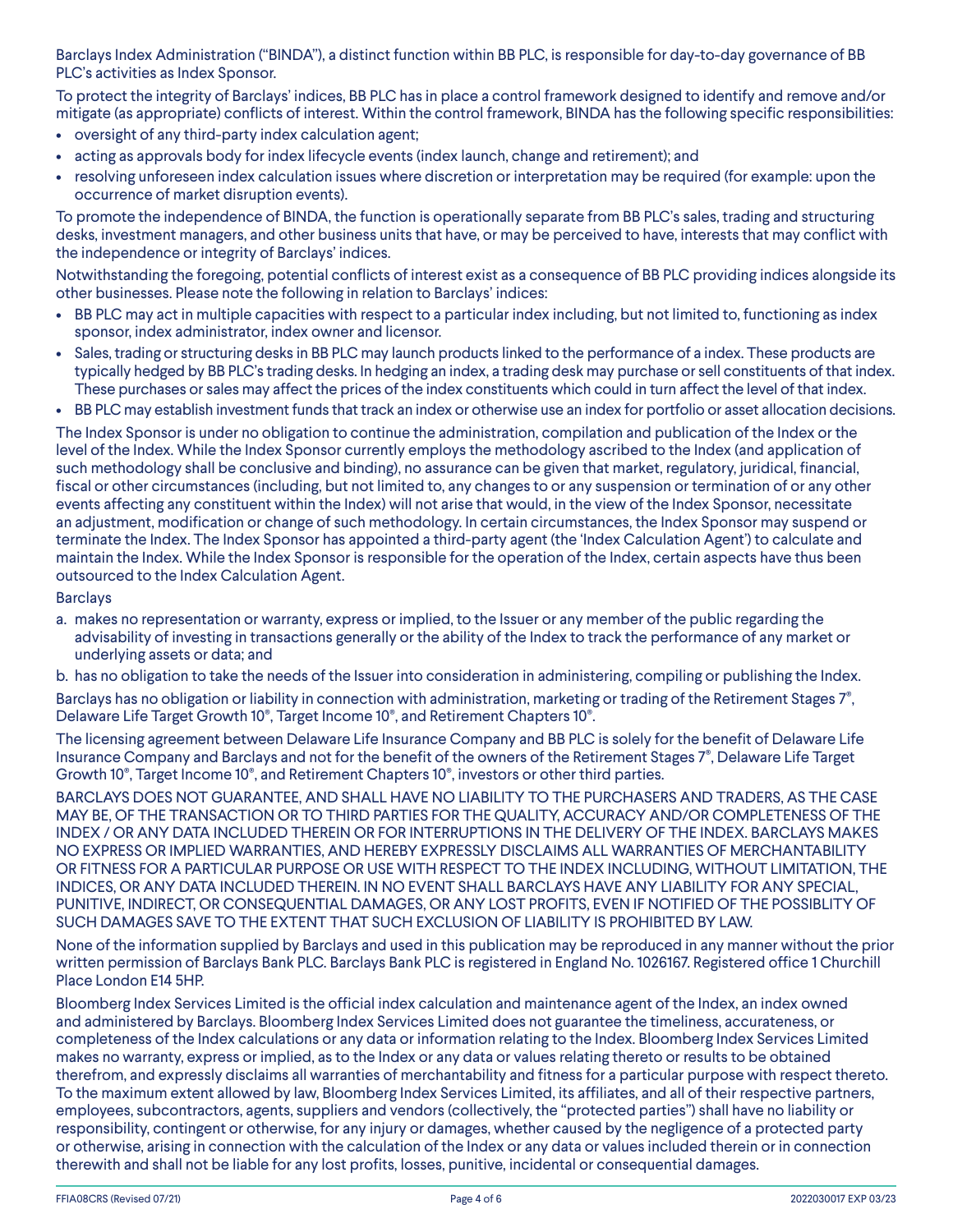First Trust®, First Trust & Design®, and First Trust Capital Strength® ("Mark") is a registered trademark of First Trust Portfolios LP ("First Trust") and has been licensed for use by Delaware Life. Retirement Stages 7®, Delaware Life Target Growth 10®, Target Income 10®, and Retirement Chapters 10® ("Product") is not sponsored, endorsed, sold or promoted by First Trust. FIRST TRUST MAKES NO WARRANTY, EXPRESS OR IMPLIED, AS TO RESULTS TO BE OBTAINED BY DELAWARE LIFE, A PRODUCT ISSUER, THE INVESTORS IN THE PRODUCT, OWNERS OF THE PRODUCT, OR ANY OTHER PERSON OR ENTITY FROM THE USE OF THE MARKS OR PRODUCT. FIRST TRUST EXPRESSLY DISCLAIMS ALL WARRANTIES OF MERCHANTABILITY OR FITNESS FOR A PARTICULAR PURPOSE OR USE OF THE PRODUCT.

RBA Select Equity Yield CIBC 5% Index<sup>™</sup> (the "Index") is the exclusive property of Canadian Imperial Bank of Commerce (Canadian] Imperial Bank of Commerce, together with its affiliates, "CIBC"). CIBC has engaged Solactive AG (together with its affiliates, "Solactive") to maintain and to make certain calculations related to the Index. "Canadian Imperial Bank of Commerce", "CIBC", and names of the "Index" (collectively, the "CIBC Marks") are trademarks or service marks of CIBC. CIBC has licensed use of the CIBC Marks to Delaware Life Insurance Company (collectively "DLIC") for use in one or more products offered by DLIC (the "Product(s)"). CIBC developed the Index without considering the needs of DLIC or any annuity owner or annuitant. CIBC is not the issuer of the Products and its sole contractual relationship with DLIC is to license the use of the Index and the CIBC Marks to DLIC.

Richard Bernstein Advisors LLC ("RBA") contributed to the development of the Index without considering the needs of DLIC or any annuity owner or annuitant. "RBA Richard Bernstein Advisors®" is a registered trademark of RBA. RBA has licensed certain rights to CIBC to use its name in connection with the Index and the inclusion of such name in the Index should not be considered or relied upon as a recommendation by RBA regarding the use or suitability of the Index. None of CIBC, RBA or Solactive are affiliated with each other or control or are controlled by each other. None of CIBC, RBA or Solactive or any other third-party licensor (collectively, the "Index Parties") to CIBC is acting, or has been authorized to act, as an agent of DLIC or has in any way sponsored, promoted, solicited, negotiated, endorsed, offered, sold, issued, supported, structured or priced any Product or provided investment advice or any other advice to DLIC or any annuity owner or annuitant. The Index Parties are not the issuers of any Product. Purchasers of a Product neither acquire an interest in the Index nor enter into any relationship of any kind whatsoever with the Index Parties.

No Index Party has passed on the legality or suitability of, or the accuracy or adequacy of the descriptions and disclosures relating to, any Product, including those disclosures with respect to the Index. The Index Parties make no representation whatsoever, whether express or implied, as to the advisability of purchasing, selling or holding any product linked to any Index, including the Products, or the ability of any Index to meet its stated objectives, including meeting any target volatility. The Index Parties have no obligation to, and will not, take the needs of DLIC or any annuity owner or annuitant into consideration in determining, composing or calculating any Index. The selection of any Index for use in connection with a crediting option under the Products does not obligate DLIC to invest in the components of such Index.

THE INDEX PARTIES MAKE NO REPRESENTATION OR WARRANTY WHATSOEVER, WHETHER EXPRESS OR IMPLIED, REGARDING ANY INDEX OR ITS DEVELOPMENT AND HAVE NO RESPONSIBILITIES, OBLIGATIONS OR LIABILITIES WITH RESPECT TO ANY INDEX'S INCEPTION, ADJUSTMENT, MAINTENANCE, OPERATION OR CALCULATION. THE INDEX PARTIES HEREBY EXPRESSLY DISCLAIM ALL WARRANTIES (INCLUDING, WITHOUT LIMITATION, THOSE OF MERCHANTABILITY OR FITNESS FOR A PARTICULAR PURPOSE OR USE OR THE ADVISABILITY OF ANY PERSON PURCHASING ANY PRODUCT), WITH RESPECT TO ANY INDEX OR ANY DATA INCLUDED THEREIN OR RELATING THERETO, AND IN PARTICULAR DISCLAIM ANY GUARANTEE OR WARRANTY AND SHALL HAVE NO LIABILITY AS TO THE QUALITY, ACCURACY, ADEQUACY, TIMELINESS, COMPLETENESS OR AVAILABILITY OF ANY INDEX OR ANY DATA INCLUDED THEREIN, THE RESULTS OBTAINED FROM THE USE OF ANY INDEX AND/OR THE COMPOSITION OF ANY INDEX AT ANY PARTICULAR TIME ON ANY PARTICULAR DATE OR OTHERWISE. THE INDEX PARTIES SHALL NOT BE LIABLE (WHETHER IN NEGLIGENCE OR OTHERWISE) TO ANY PERSON FOR ANY ERROR OR OMISSION IN ANY INDEX OR IN THE CALCULATION OF ANY INDEX, AND THE INDEX PARTIES ARE UNDER NO OBLIGATION TO ADVISE ANY PERSON OF ANY ERROR THEREIN, OR FOR ANY INTERRUPTION IN THE CALCULATION OF ANY INDEX. NO INDEX PARTY SHALL HAVE ANY LIABILITY TO ANY PARTY FOR ANY ACT OR FAILURE TO ACT BY THE INDEX PARTIES IN CONNECTION WITH THE DETERMINATION, ADJUSTMENT OR MAINTENANCE OF ANY INDEX. WITHOUT LIMITING THE FOREGOING, IN NO EVENT SHALL AN INDEX PARTY HAVE ANY LIABILITY FOR ANY DIRECT DAMAGES, LOST PROFITS OR SPECIAL, INCIDENTAL, PUNITIVE, INDIRECT OR CONSEQUENTIAL DAMAGES, EVEN IF NOTIFIED OF THE POSSIBILITY OF SUCH DAMAGES.

No Index Party is a fiduciary or agent of any purchaser, seller or holder of any Product, or has made any representation or warranty, express or implied, regarding the advisability of purchasing, selling or holding any Product or the ability of any Index to track corresponding or relative market performance. No Index Party shall have any liability with respect to any Product in which an interest crediting option is based on any Index, nor for any loss relating to any Product, whether arising directly or indirectly from the use of such Index, its methodology, or otherwise. Any obligation to invest annuity premiums or other amounts received under the Products is determined solely by DLIC.

No purchaser, seller or holder of any Product, or any other person or entity, should use or refer to any trademark or tradename of any Index Party to sponsor, endorse, market or promote any Product without first contacting CIBC. Under no circumstances may any person or entity claim any affiliation with CIBC or any Index Party without the prior written permission of CIBC and such Index Party.